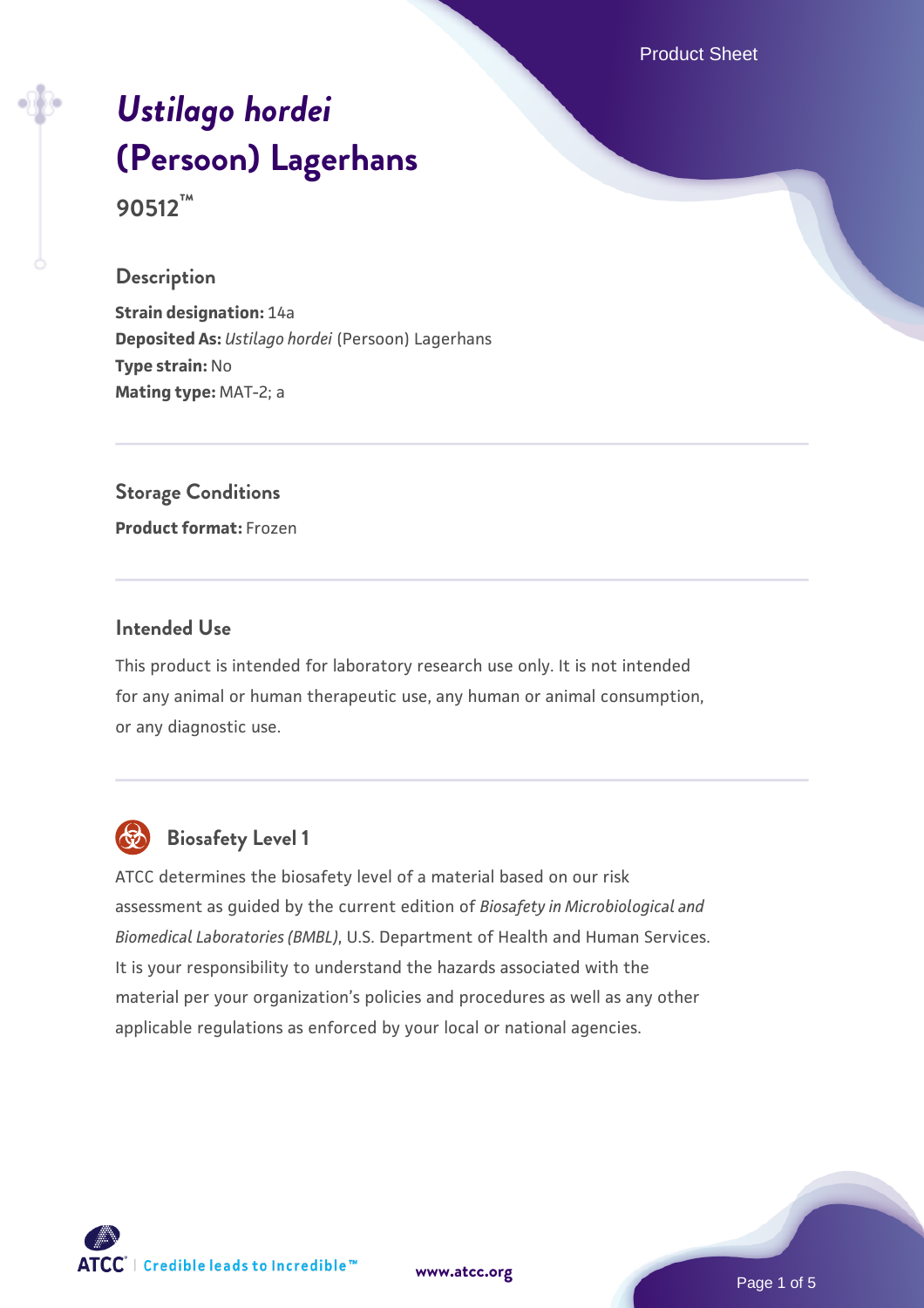ATCC highly recommends that appropriate personal protective equipment is always used when handling vials. For cultures that require storage in liquid nitrogen, it is important to note that some vials may leak when submersed in liquid nitrogen and will slowly fill with liquid nitrogen. Upon thawing, the conversion of the liquid nitrogen back to its gas phase may result in the vial exploding or blowing off its cap with dangerous force creating flying debris. Unless necessary, ATCC recommends that these cultures be stored in the vapor phase of liquid nitrogen rather than submersed in liquid nitrogen.

#### **Certificate of Analysis**

For batch-specific test results, refer to the applicable certificate of analysis that can be found at www.atcc.org.

#### **Growth Conditions**

**Medium:**  [ATCC Medium 200: YM agar or YM broth](https://www.atcc.org/-/media/product-assets/documents/microbial-media-formulations/2/0/0/atcc-medium-200.pdf?rev=ac40fd74dc13433a809367b0b9da30fc) **Temperature:** 24°C

#### **Material Citation**

If use of this material results in a scientific publication, please cite the material in the following manner: *Ustilago hordei* (Persoon) Lagerhans (ATCC 90512)

**References**



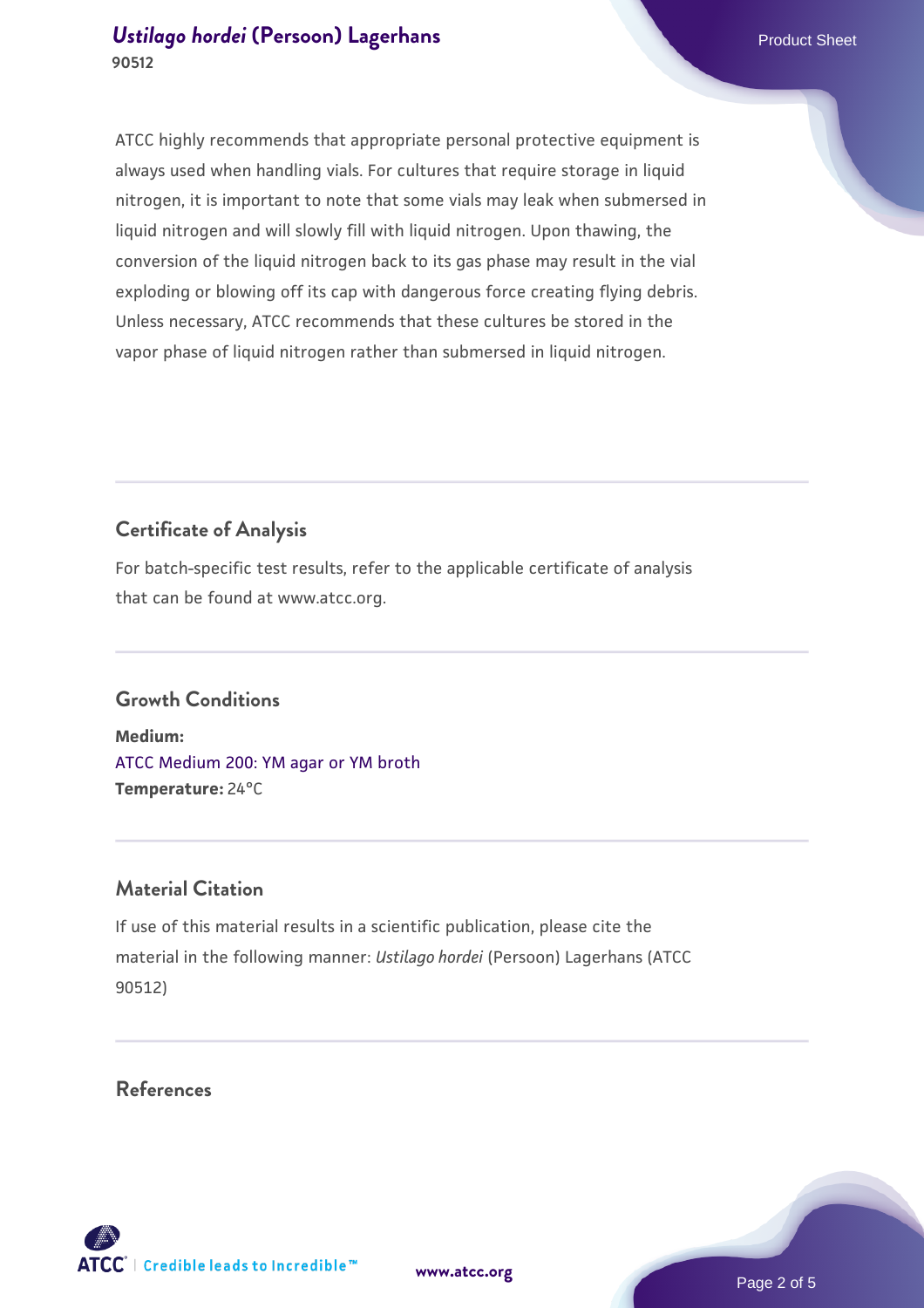References and other information relating to this material are available at www.atcc.org.

#### **Warranty**

The product is provided 'AS IS' and the viability of ATCC® products is warranted for 30 days from the date of shipment, provided that the customer has stored and handled the product according to the information included on the product information sheet, website, and Certificate of Analysis. For living cultures, ATCC lists the media formulation and reagents that have been found to be effective for the product. While other unspecified media and reagents may also produce satisfactory results, a change in the ATCC and/or depositor-recommended protocols may affect the recovery, growth, and/or function of the product. If an alternative medium formulation or reagent is used, the ATCC warranty for viability is no longer valid. Except as expressly set forth herein, no other warranties of any kind are provided, express or implied, including, but not limited to, any implied warranties of merchantability, fitness for a particular purpose, manufacture according to cGMP standards, typicality, safety, accuracy, and/or noninfringement.

#### **Disclaimers**

This product is intended for laboratory research use only. It is not intended for any animal or human therapeutic use, any human or animal consumption, or any diagnostic use. Any proposed commercial use is prohibited without a license from ATCC.

While ATCC uses reasonable efforts to include accurate and up-to-date information on this product sheet, ATCC makes no warranties or representations as to its accuracy. Citations from scientific literature and patents are provided for informational purposes only. ATCC does not warrant





Page 3 of 5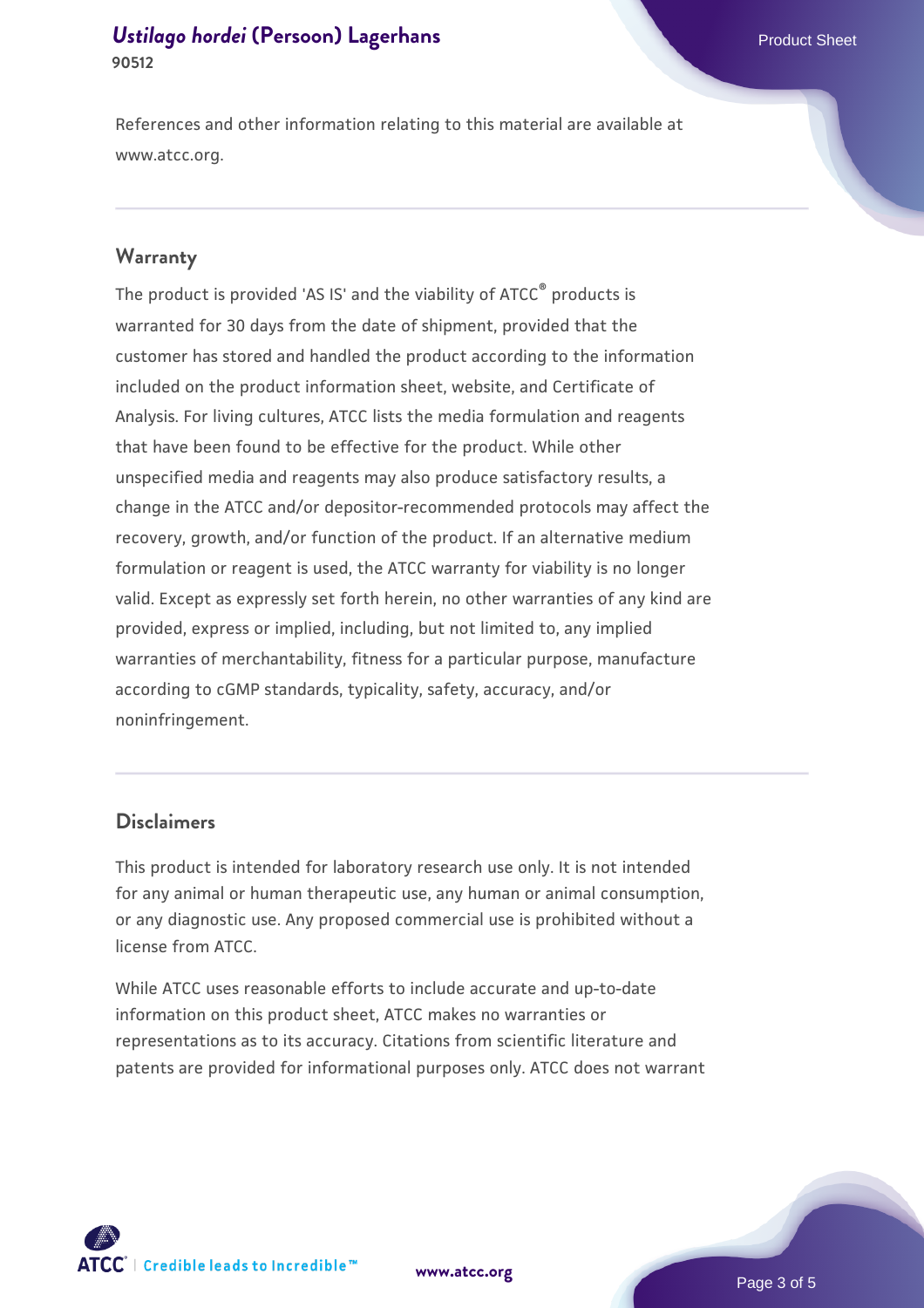that such information has been confirmed to be accurate or complete and the customer bears the sole responsibility of confirming the accuracy and completeness of any such information.

This product is sent on the condition that the customer is responsible for and assumes all risk and responsibility in connection with the receipt, handling, storage, disposal, and use of the ATCC product including without limitation taking all appropriate safety and handling precautions to minimize health or environmental risk. As a condition of receiving the material, the customer agrees that any activity undertaken with the ATCC product and any progeny or modifications will be conducted in compliance with all applicable laws, regulations, and guidelines. This product is provided 'AS IS' with no representations or warranties whatsoever except as expressly set forth herein and in no event shall ATCC, its parents, subsidiaries, directors, officers, agents, employees, assigns, successors, and affiliates be liable for indirect, special, incidental, or consequential damages of any kind in connection with or arising out of the customer's use of the product. While reasonable effort is made to ensure authenticity and reliability of materials on deposit, ATCC is not liable for damages arising from the misidentification or misrepresentation of such materials.

Please see the material transfer agreement (MTA) for further details regarding the use of this product. The MTA is available at www.atcc.org.

#### **Copyright and Trademark Information**

© ATCC 2021. All rights reserved. ATCC is a registered trademark of the American Type Culture Collection.

#### **Revision**

This information on this document was last updated on 2021-05-19

#### **Contact Information**